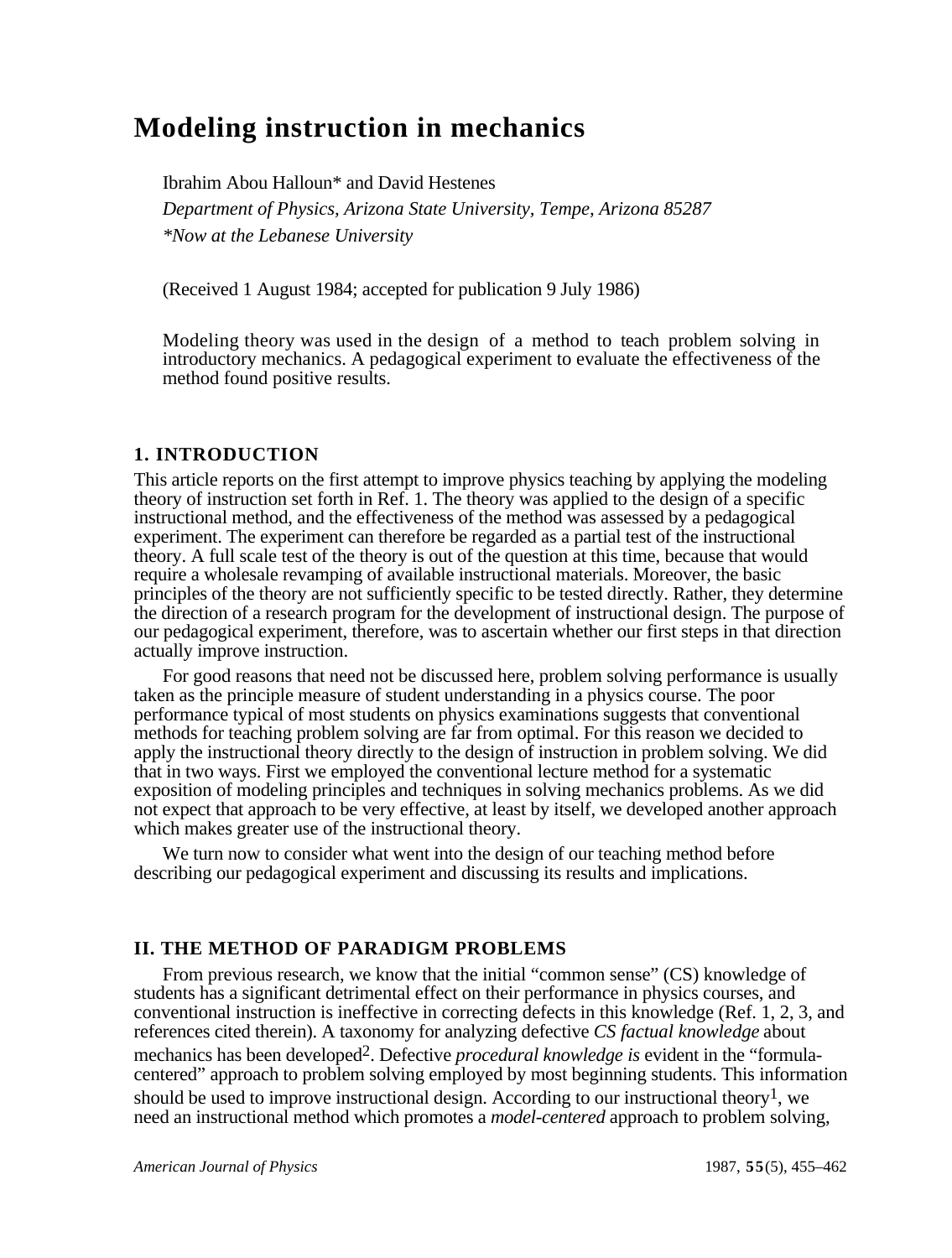and the method should have a dialectical component to promote the substitution of "Newtonian knowledge" for defective CS knowledge.

To meet these specifications, we have devised what we call the *method of paradigm problems.* The method has three major features:

(a) systematic design and selection of paradigm problems for intensive study;

(b) a dialectical teaching strategy;

(c) a gradual introduction of modeling theory and techniques.

Let us elaborate on each of these features in turn.

Our method is based on a careful selection of a small set of paradigm problems in the scientific domain of interest, specifically, particle mechanics in our pedagogical experiment. We say "paradigm problems" because the problems are chosen to be characteristic of problems in the entire domain under study, and their solutions are to be used as models for the solution of other problems in the domain. Paradigm problems are designed and selected using principles of our instructional theory. Two general kinds of consideration are involved. First, we seek problems which evoke and challenge the typical *common sense* misconceptions about the subject domain. Second, we select a set of problems which require for their solutions the *complete* system of modeling techniques which we aim to teach, including domain specific modeling techniques as well as general modeling strategy and tactics. No problem will require all the techniques for its solution, but each problem will require a nontrivial application of at least one important technique.

It is important to keep the number of paradigm problems to a minimum so there will be time to study each problem thoroughly. It is equally important to aim for a set of paradigm problems which is *complete* in the sense that it confronts *all* typical misconceptions and embraces *all* the important modeling techniques. A set of five to ten paradigm problems seems to be sufficient for teaching Newtonian particle mechanics at the introductory level. We do not present a particular set here, because we have not settled on a set which we think is optimal. However, Reif and Heller<sup>4,5</sup> give several good candidates supported by the kind of analysis which is needed before they can be used effectively as paradigm problems.

The manner of engaging students in the study of paradigm problems is critical, if the paradigm problems are to perform their intended instructional function. Students need time to recognize and equilibrate discrepancies between Common Sense and Newtonian concepts as well as to understand the nature and purpose of specific modeling techniques. Theory suggests that a situation like this calls for a dialectical teaching strategy1. Accordingly, an *interactive* problem-solving approach like the following is appropriate. The instructor begins the attack on a given problem by soliciting from the students on what information to select from the givens and how to represent and use this information. Specifically,

- 1. The instructor asks students to list all relevant information.
- 2. Students furnish ideas which the instructor writes on a blackboard (or overhead projector).
- 3. A group discussion follows to separate relevant from irrelevant information.
- 4. The instructor asks students what to do with the selected information.
- 5. Students furnish problem solving tactics and strategies which the instructor outlines on the board. Student suggestions can usually be classified into two or three main types.
- 6. The instructor asks each group of students to defend its tactics/strategies. Different groups are asked to criticize tactics/strategies offered by other groups. Students are asked to support their arguments with appeals to facts and laws of physics.
- 7. If the conflict between groups is resolved and an appropriate method of solution emerges, the instructor summarizes the major steps that need to be implemented and proceeds to solve the problem.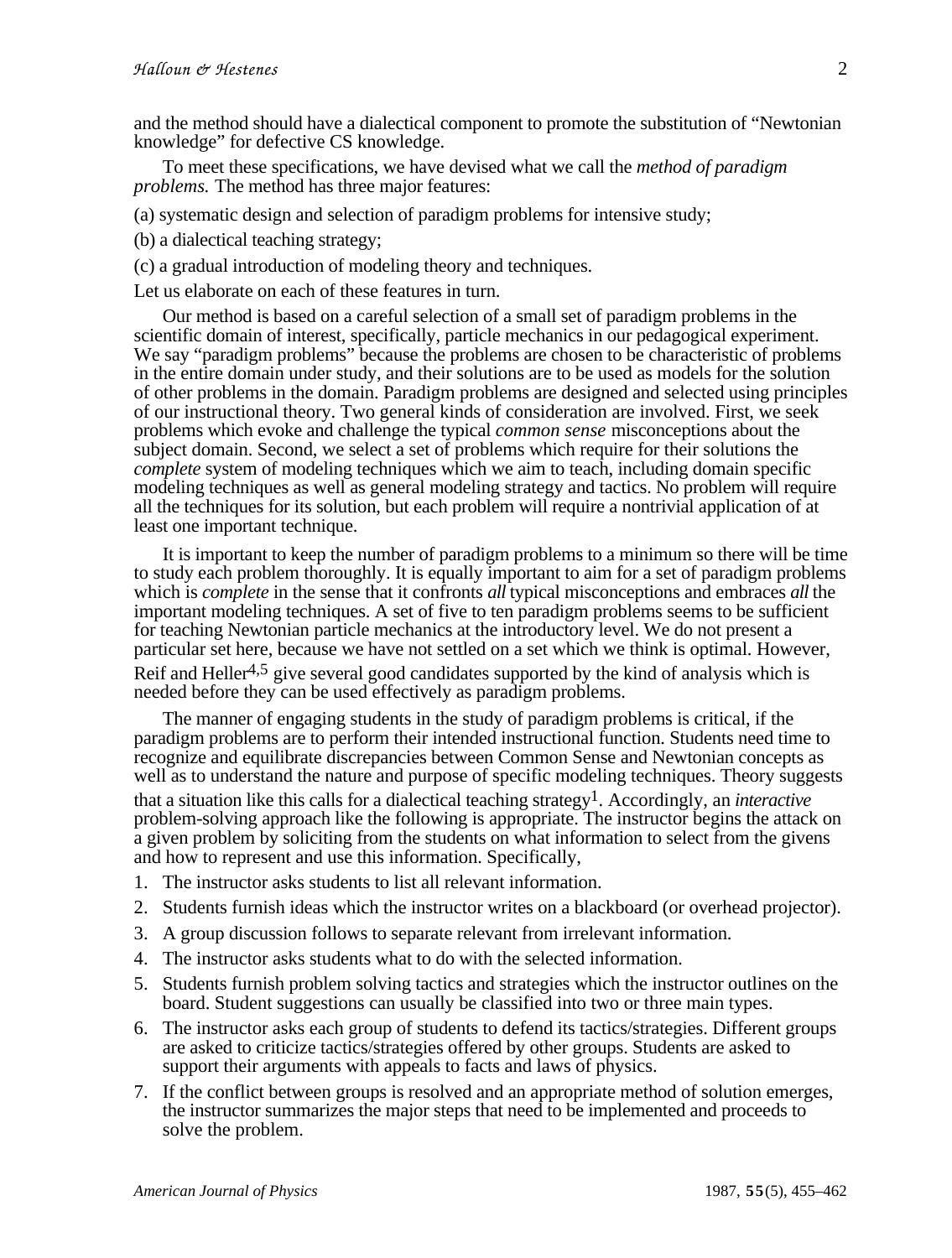8. Otherwise, the instructor introduces new ideas for students to consider until sufficient information for solving the problem is available.

As a rule, at least 20 minutes is needed for the analysis and solution of a paradigm problem by this interactive approach.

In leading the class study of paradigm problems, the instructor is guided by the principles and techniques of modeling theory which are introduced as they are needed. These ideas are summarized and integrated in a system of handouts which are distributed to the class gradually as the instructor decides that the students are ready to appreciate and use them. For Newtonian mechanics we recommend the following system of handouts:

I. An outline of the general model development strategy (such as Fig. 1 in Ref. 1 ).

 II. A series of handouts summarizing information from the knowledge base to be used in the first two stages of model development; specifically, handouts on: (a) motion description, (b) interaction description, (c) motion laws, and (d) interaction laws ( see Tables 1-5 in Ref. 4 for good examples ) .

III. Handouts on model ramification (in particular, Fig. 2, of Ref. 1 ).

Each of the handouts is worthy of some discussion when it is distributed, since it summarizes an important body of information. After a handout has been distributed, students are encouraged to refer to it in problem solving practice and in subsequent discussions of paradigm problems whenever it is relevant. After the complete set of handouts has been distributed, students should be able to justify any step in problem solving by reference to an appropriate handout. Moreover, they should master the information on the handouts so completely that the handouts will not be needed for examinations. Note that the handouts will not be used in problem solving in the same order that they are distributed. For example, Fig.  $2<sup>1</sup>$ will be one of the first handouts distributed, since it is concerned with kinematics which is studied before dynamical concepts are introduced.

Of course, students must practice to become skillful problem solvers. And for efficient learning, they must practice good technique. The method of paradigm problems provides exemplars and an organized system of principles to direct the attention of students toward what they should practice. Ideally, the class discussion of a paradigm problem should be immediately followed by student practice on problems specifically selected to reinforce the lessons learned in the discussion. Unfortunately, we fell short of this ideal in our pedagogical experiment, because an adequate methodological analysis and classification of all the assigned problems was too big a task for us to complete.

# **III. DESCRIPTION OF THE EXPERIMENT**

The experiment was designed to test the following two predictions:

- I. Student achievement in physics can be improved by incorporating a systematic discussion of modeling techniques into class lectures.
- II. Student achievement can be further improved by employing the method of paradigm problems in recitation classes.

All subjects in the experiments were students in the first semester of University Physics at Arizona State University in the fall of 1983. Characteristics of the student population, the course content, and the textbook were the same as for the courses in Ref. 3. In addition, the courses were taught in a conventional lecture-recitation format as described in Ref. 3. The students were divided into four groups, a *control group* (CG) of 119 subjects, and three *treatment groups* (TG1, TG2, TG3) consisting of 235, 64, and 20 subjects, respectively.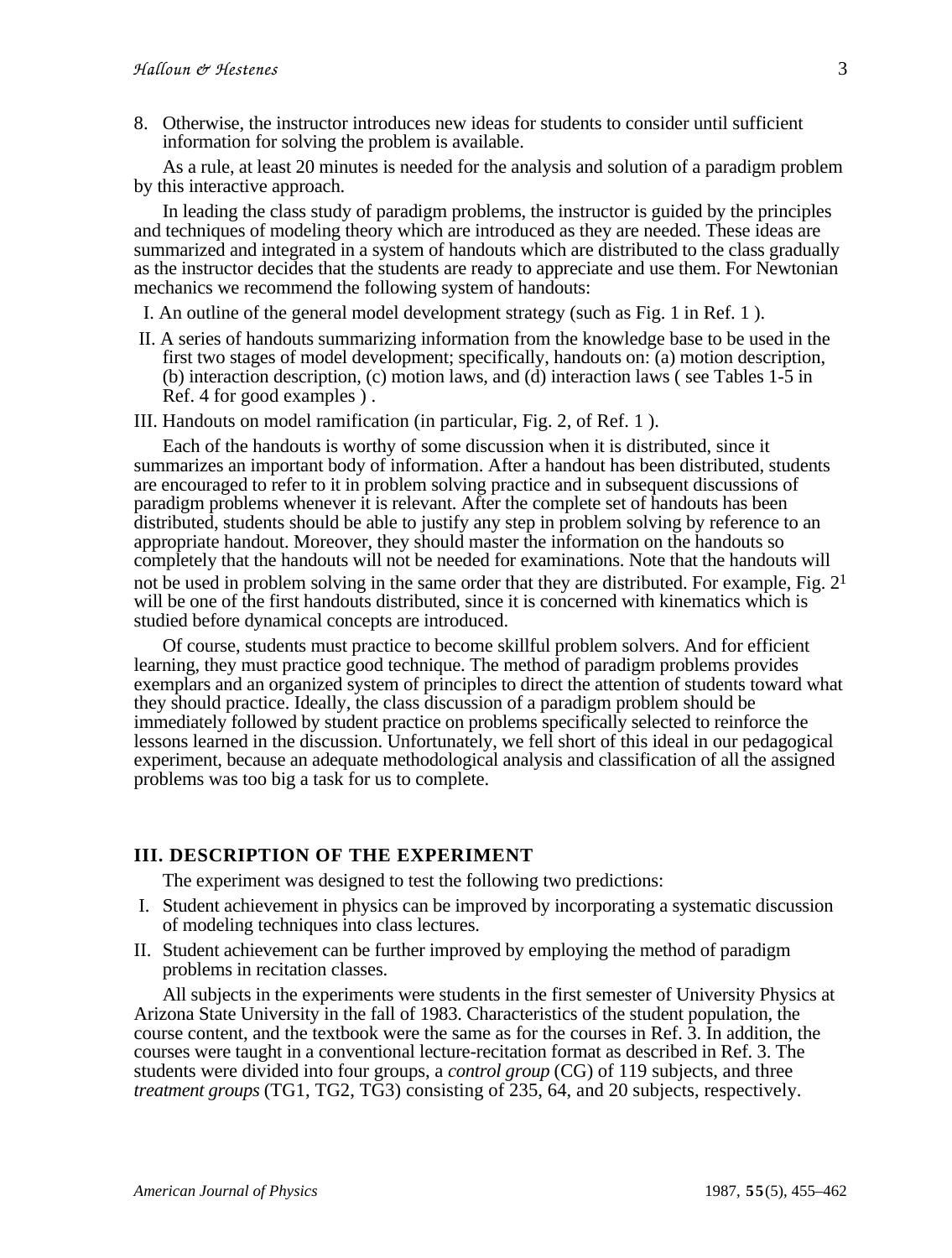Lectures to the treatment groups were delivered by one of us (DH) in two separate classes. One class consisted of TG1 subjects only, while the remaining subjects attended the other class. Lectures to both classes were based on a modeling approach to mechanics along the lines described in Ref. 1. The distinctive ingredient of the lectures with greatest relevance to our experiment was a detailed discussion of the descriptive stage in developing particle models, illustrated by specific applications to problem solving. Particular attention was paid to the representation of information by diagrammatic techniques such as maps, graphs, and force diagrams, as well as the translation of information into mathematical form. Moreover, the rationale for each technique was carefully explained. The explicit discussions of modeling concepts and procedures continued through mid semester until the sections on single particle mechanics were completed. Thereafter, beginning with many particle systems, the course was taught along conventional lines, with only incidental references to modeling. This was done to see if we could detect any residual benefits from the initial instruction in modeling.

The University Physics course includes a weekly 50-minute recitation class of no more than 25 students. The three treatment groups differed in the recitation instruction they received. Recitations for TG1 were conducted by experienced graduate teaching assistants who were unaware of the nature and objectives of the experiment. Recitations of TG2 and TG3 were taught by one of us (IH) using the method of Paradigm Problems, although the handouts distributed differed somewhat from those recommended in our discussion of the method. A single hour per week is insufficient to take full advantage of the method, so TG3 was given an additional two hour recitation session each week for the first seven weeks of the semester.

Since the students in TG3 were *required* to attend extra recitation sessions, they had to be volunteers. The 20 students in TG3 were selected randomly from a group of 73 volunteers. Subsequent performance of the volunteers who were not chosen did not deviate significantly from that of the TG1 and TG2 groups in which they remained. So initial motivation was not an important factor distinguishing TG3 from the other groups.

The control group attended lecture and recitation classes which were completely independent of the treatment classes. The control group was given conventional physics instruction by a professor and teaching assistants who were unaware of the nature and objectives of the experiment. However, the control and treatment classes used the same textbooks, had the same daily schedule of topics to be covered and the same set of recommended homework problems.

For baseline data, the competence of students in all groups was measured by the validated physics and mathematics pretests described in Ref. 3. Students were classified into three competence classes:

- (a) *High competence* for a total physics-math pretest score of 40 or more (out of 79 possible);
- (b) *Average competence* for a total score between 30 and 40; or
- (c) *Low competence* for a total score of 30 or less.

Student achievement was measured by pre-post-test gain on the mechanics diagnostic test of Ref. 3 and by performance on four course exams, including a final exam and three "onehour exams" given at approximately four week intervals during the semester. The course exams were composed entirely of physics problems. To minimize any possibility of "teaching the tests", the problems were selected mainly from exams used by previous instructors without participation of the TG2 and TG3 instructor (IH). To make direct comparisons of achievement possible, the exams were the same for all treatment and control groups, except for differences on the third exam, and a uniform grading scheme was imposed.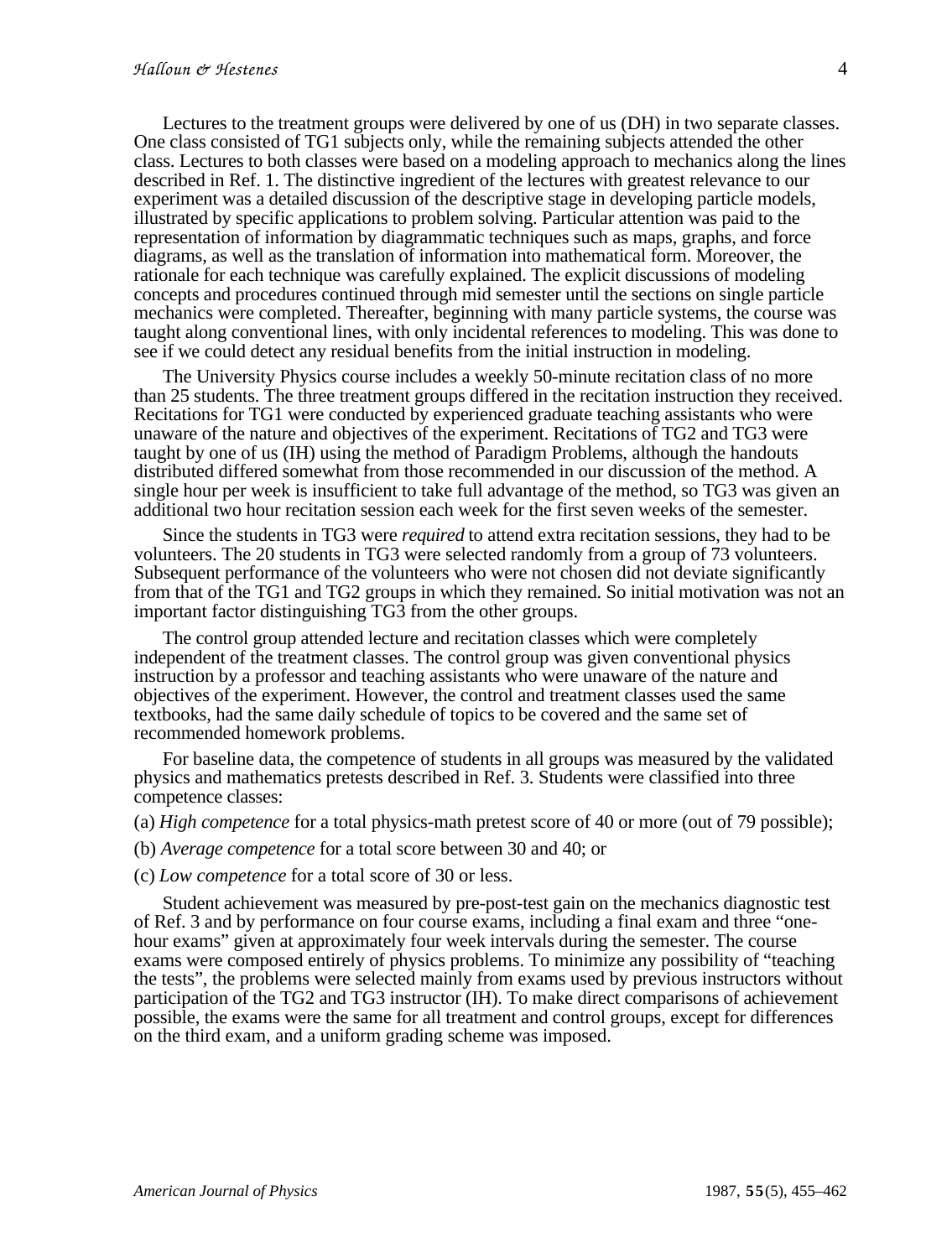#### *Table I*

|                 | <b>Math pretest</b> |                        | <b>Mechanics pretest</b> |            | Percentage in<br>competence<br>subgroups |     |  |
|-----------------|---------------------|------------------------|--------------------------|------------|------------------------------------------|-----|--|
| Group           | <b>Mean</b>         | S.D.                   | <b>Mean</b>              | S.D.       | Average                                  | Low |  |
| CG              | 17.45               | 6.37                   | 17.90                    | 6.26       | 23%                                      | 34% |  |
| TG1             | 14.08               | 6.42                   | 17.21                    | 6.42       | 34%                                      | 47% |  |
| TG <sub>2</sub> | 14.43               | 6.24                   | 18.03                    | 6.28       | 35%                                      | 36% |  |
| TG3             | 14.17               | 6.16                   | 16.89                    | 6.00       | 20%                                      | 55% |  |
| All $TG's$      | 14.15               | 5.87                   | 17.49                    | 6.32       | 33%                                      | 45% |  |
|                 |                     | $F = 22.76$ p = 0.0001 | $F = 0.25$               | $p = 0.61$ |                                          |     |  |

## **Analysis of variance on the various groups' competence as measured by the diagnostic tests**

Highest possible score was 33 on the math pretest, and 36 on the mechanics pretest.

In tables I-VI the value for *F* is obtained by an ANOVA test ( Ref. 8) .

*p* is the probability that variations in column values may have occurred by chance (Ref. 8).

## **IV. RESULTS AND CONCLUSIONS FROM THE EXPERIMENT**

All treatment groups achieved a higher gain than the control group on the mechanics diagnostic test and performed better on examinations. The diagnostic tests enabled us to compare these groups with previous groups under other instructors. Table I gives the average scores for all groups on the physics and mathematics diagnostic pretests. Differences in the mechanics pretest scores are insignificant, but the control group shows a higher mathematics competence. Comparison with the results in Ref. 3 shows that these scores are typical of introductory physics classes at ASU.

The mechanics diagnostic test was repeated at the end of the semester. The pre-post-test gains for all groups and their average- and low-competence subgroups are given in Table II. Comparison with the results of Ref. 3 shows that the control group gain is comparable to gains of classes taught by other instructors, but the gains of all treatment groups exceed the gains of any previous class, including one taught by the same professor (DH). The greater gain of TG1 is significant, but only the gain of TG3 is impressive by comparison. What do these results tell us?

In Refs. 2 and 3, we established that a student's pre-posttest gain on the mechanics diagnostic test can be regarded as a measure of the transition from common sense concepts to Newtonian concepts of motion. In the lectures to the treatment group, no special efforts were made to deal with common sense misconceptions, so the greater gains of TG1 over CG are reasonably attributed to alterations of common sense concepts induced by instruction in modeling, though the evidence for this conclusion is admittedly weak. On the other hand, a systematic effort to eliminate common sense misconceptions were made in TG2 and TG3 recitations, and Table III shows clear evidence for its success. The gain was greatest for lowcompetence students. This result is perhaps more impressive when we note that the average mechanics post-test score for the low-competence students in TG3 were nearly the same as that of students who received an A grade in the course. This is clear evidence that the difference between high- and low-competence groups is not simply a difference in innate abilities. Instruction can be effective! However, the absolute posttest scores are still far from satisfactory, so the instruction leaves a lot to be desired.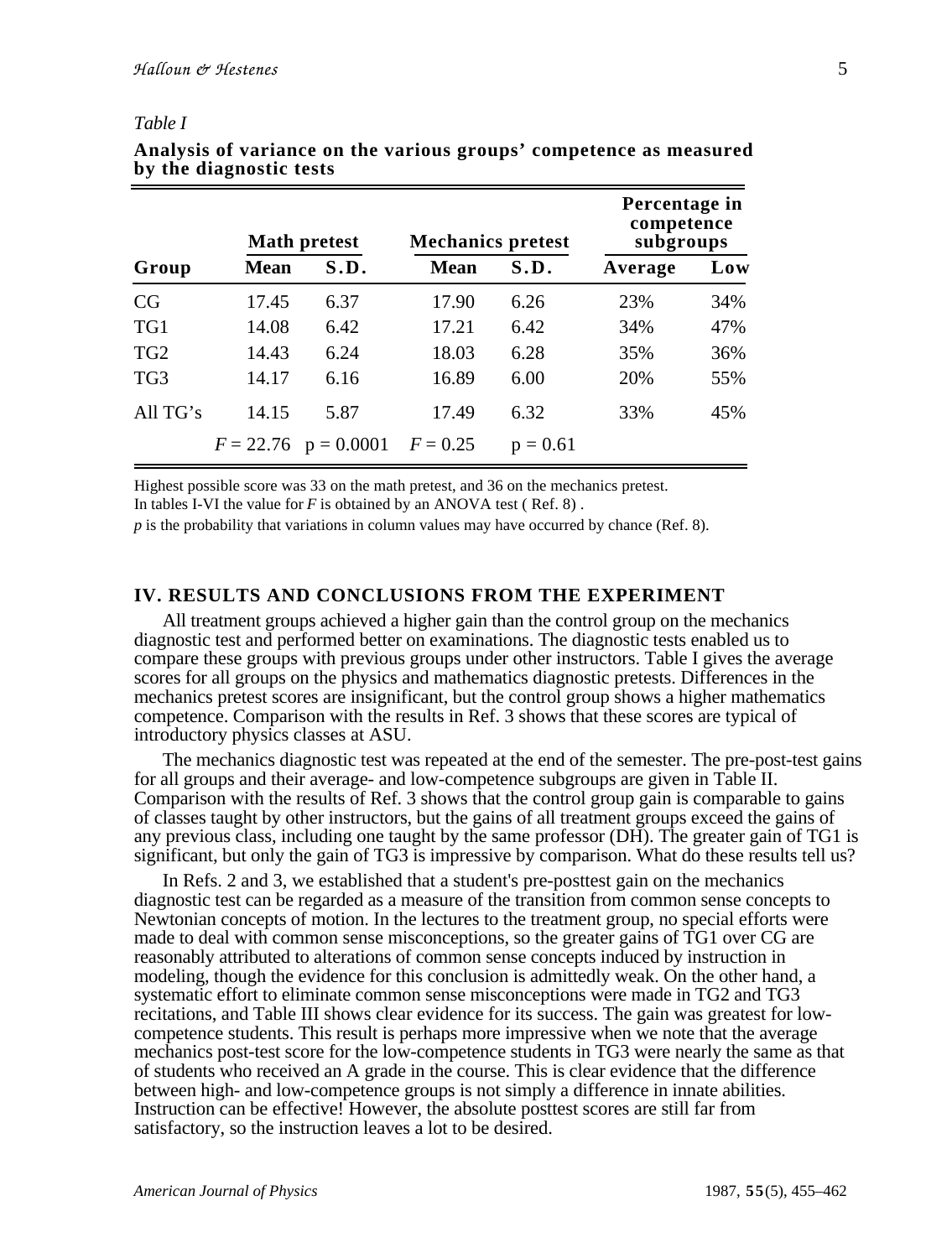*Table II*

*Table III*

|                 | All participating S's<br>Pretestb |                   |           | Post-test |                   | All S's<br>Gain |      | Average<br>Subgroup Gain |       | Low<br><b>Subgroup Gain</b> |  |
|-----------------|-----------------------------------|-------------------|-----------|-----------|-------------------|-----------------|------|--------------------------|-------|-----------------------------|--|
|                 | Group Mean S.D.                   |                   | Mean S.D. |           | Mean S.D.         |                 |      | Mean S.D.                |       | Mean S.D.                   |  |
| CG              | 19.10 <sup>c</sup>                | 6.26 <sup>a</sup> | 22.92     | 6.57      | 3.82 <sup>c</sup> | 4.43            | 4.82 | 3.75                     | 3.81  | 4.24                        |  |
| TG1             | 17.96                             | 6.58              | 23.87     | 6.29      | 5.91              | 4.74            | 5.16 | 4.50                     | 8.59  | 8.45                        |  |
| TG <sub>2</sub> | 18.54                             | 6.22              | 25.52     | 5.76      | 6.98              | 5.41            | 5.91 | 4.35                     | 10.37 | 7.17                        |  |
| TG3             | 17.47                             | 6.16              | 27.06     | 4.68      | 9.58              | 5.51            | 8.50 | 10.60                    | 11.56 | 5.64                        |  |
| $F =$           | 0.83                              |                   | 2.15      |           | 7.32              |                 | 0.42 |                          | 3.07  |                             |  |
| $p =$           | 0.48                              |                   | 0.09      |           | 0.0001            |                 | 0.74 |                          | 0.03  |                             |  |
| All $TG's$ :    |                                   |                   |           |           |                   |                 |      |                          |       |                             |  |
|                 | 17.84                             | 6.30              | 24.26     | 6.81      | 6.42              | 6.23            | 5.27 | 4.59                     | 8.90  | 7.97                        |  |
| $F =$           | 0.25 <sup>a</sup>                 |                   | 1.47      |           | 11.17             |                 | 0.17 |                          | 7.89  |                             |  |
| $p =$           | 0.61 <sup>a</sup>                 |                   | 0.23      |           | 0.0009            |                 | 0.68 |                          | 0.006 |                             |  |

**Analysis of variance on** t**he various groups' physics pretest-posttest gain**

a Values for comparing CG with the total TG.

b This data is only for students who completed the course, so the pretest data differs somewhat from that in Table 1.

c This CG data was also reported in Table I of Ref. 3 as results for professor D.

|                 | $B - 1 - 1$        |       |                    |       |                            |       |  |  |  |  |
|-----------------|--------------------|-------|--------------------|-------|----------------------------|-------|--|--|--|--|
|                 | <b>First exam</b>  |       | <b>Second Exam</b> |       | Primary Index <sup>b</sup> |       |  |  |  |  |
| Group           | <b>Mean</b>        | S.D.  | <b>Mean</b>        | S.D.  | <b>Mean</b>                | S.D.  |  |  |  |  |
| CG              | 53.28 <sup>a</sup> | 23.46 | 25.11              | 19.43 | 40.13                      | 18.53 |  |  |  |  |
| TG1             | 58.70              | 23.45 | 35.69              | 20.71 | 50.09                      | 18.27 |  |  |  |  |
| TG <sub>2</sub> | 61.28              | 25.23 | 41.18              | 25.20 | 53.82                      | 22.84 |  |  |  |  |
| TG <sub>3</sub> | 66.45              | 13.35 | 48.55              | 10.30 | 58.11                      | 9.11  |  |  |  |  |
| $F =$           | 2.95               |       | 11.97              |       | 10.28                      |       |  |  |  |  |
| $p =$           | 0.03               |       | 0.0001             |       | 0.0001                     |       |  |  |  |  |
| All TG's        | 59.73              | 23.37 | 37.77              | 21.41 | 52.41                      | 18.89 |  |  |  |  |
| $F =$           | 6.45               |       | 26.54              |       | 26.52                      |       |  |  |  |  |
| $p =$           | 0.01               |       | 0.0001             |       | 0.0001                     |       |  |  |  |  |

**Analysis of variance on the various group's primary achievement in PHY 115**

a Test scores are given as percentages of a perfect score in Tables III–VI.

b The primary index is the average of scores on the first two exams, computed only for students who took both exams.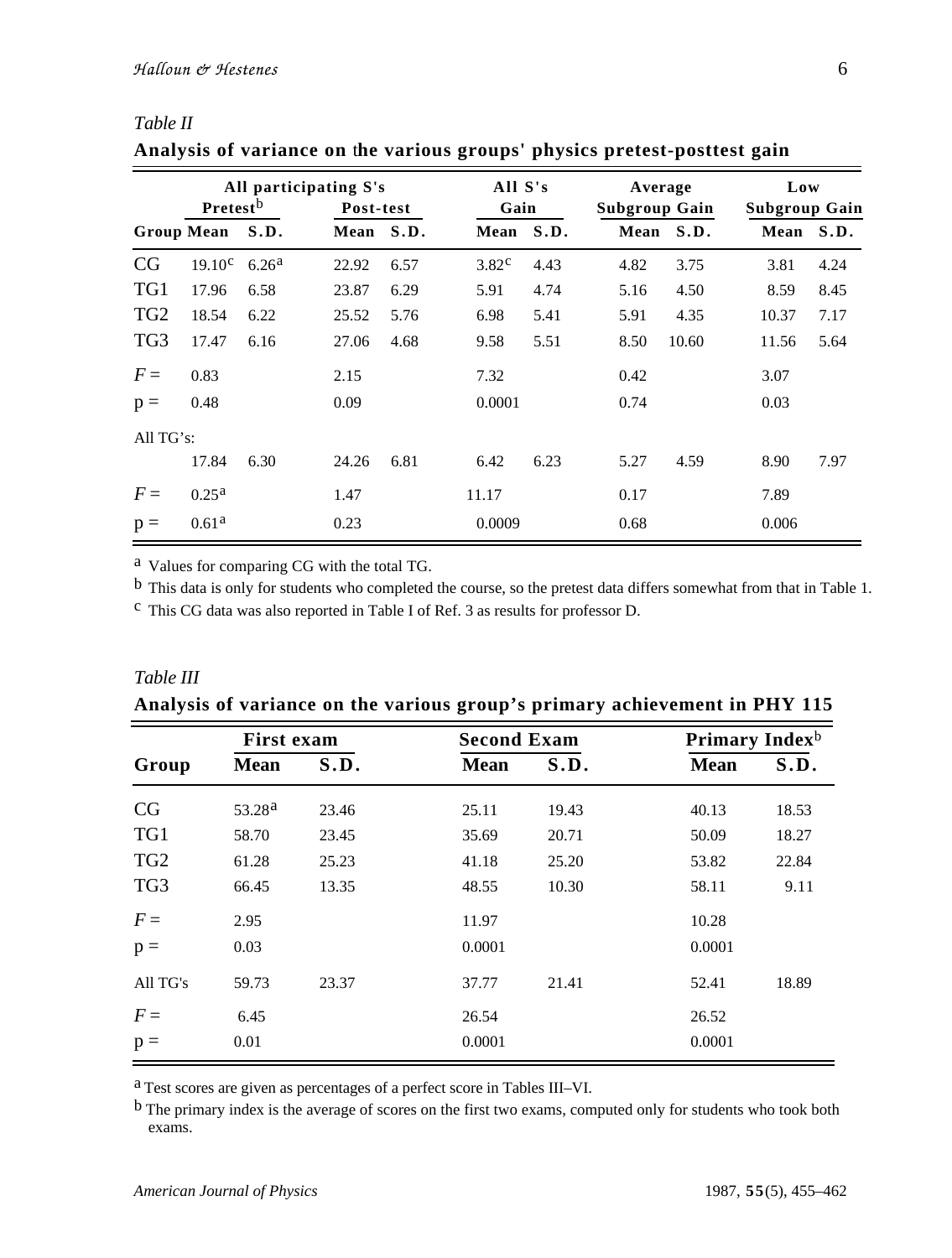Turning now to an analysis of performance on course exams, our first concern is to establish that the instruction given to the control group is typical of conventional instruction. The lectures were given by a respected colleague; they followed closely the form and content of a conventional textbook, and example problems on the various topics were worked out regularly. We have already seen that the diagnostic test results for the control group were typical of previous classes. For additional external evidence, the first l-h exam was identical to one designed and given previously by another professor. The average score of the control group on this exam were  $53\%$  (S.D. = 23.46), which is not significantly different from the score of  $51\%$  (S.D. = 19.89) for the previous class. For these reasons, we regard the performance of the control group as typical of class performance under conventional instruction.

Average scores on the first two 1-h exams for all groups are given in Table III. The first exam covered mainly elementary kinematics and particle motion under a constant force. The second exam was concerned more generally with particle dynamics. These two exams covered the entire (half semester) period of special instruction for the treatment groups. The average difference between treatment and control groups rose from 6.45% on the first exam to 12.66% on the second exam, suggesting a cumulative effect of the special instruction. As a performance measure for the entire period of special instruction we use the mean of the first two exam scores, which we call the *index of primary* achievement.

To establish that the performance difference between treatment and control groups was, in fact, a consequence of the special instruction, we analyzed individual responses on the second exam. The treatment groups had been given exceptionally thorough instruction in systematically identifying all forces on a body, correctly representing their properties on force diagrams and translating this information into equations of motion. Our analysis confirmed that this accounts for the performance difference. The exam consisted of four problems for which solutions would be facilitated by drawing force diagrams. In fact, diagrams were almost a necessity to solve two of the problems. About 85% of the trained subjects, but only 40% of the controls, tried to draw force diagrams for these two problems. Fifty percent of the trained and 20% of the controls were able to draw correct diagrams. Of those students in both groups, about 75% were able to determine correct equations of motion. Nearly all students who drew wrong diagrams were unable to determine the correct equations. And less than 10% of the students who did not draw diagrams were able to determine correct equations. Most of those who found the correct equations of motion were able to solve the problem completely; the failures, of course, were due mainly to mathematical deficiencies.

The real effect of the special training may be most accurately indicated by the comparative fractions of students who drew correct diagrams ( 50% *vs.* 20% ). In other words, the real effect is more than twice the 12.5% difference in average test scores. This agrees with our estimate that perhaps 50% of the TG1 and TG2 groups ignored the special training for various reasons, such as the fact that there is no mention of it in their textbook and many students attend large lecture classes irregularly. The better performance of TG3 is explained in part by much better compliance with the special training. When we take into account the fact that the TG3 has a much larger percentage of low competence students then the other groups (Table IV), we see that the primary achievement of TG3 was clearly superior to that of all other groups. Indeed, the primary achievement of the TG3 low-competence students was better than that of high-competence students in the control group CG. Note that this is consistent with our results on diagnostic test gains.

The analysis of exam results supports our belief that the superior achievement of TG3 was due principally to the nature of the special instruction and is not merely a practice effect from the extra hours of recitation. Unfortunately, for practical reasons we were unable to check this by setting up a control group with the same number of extra hours of conventional recitation. However, our previous experience with extra hours of *conventional* problem solving recitations had convinced us that it has little effect on student achievement.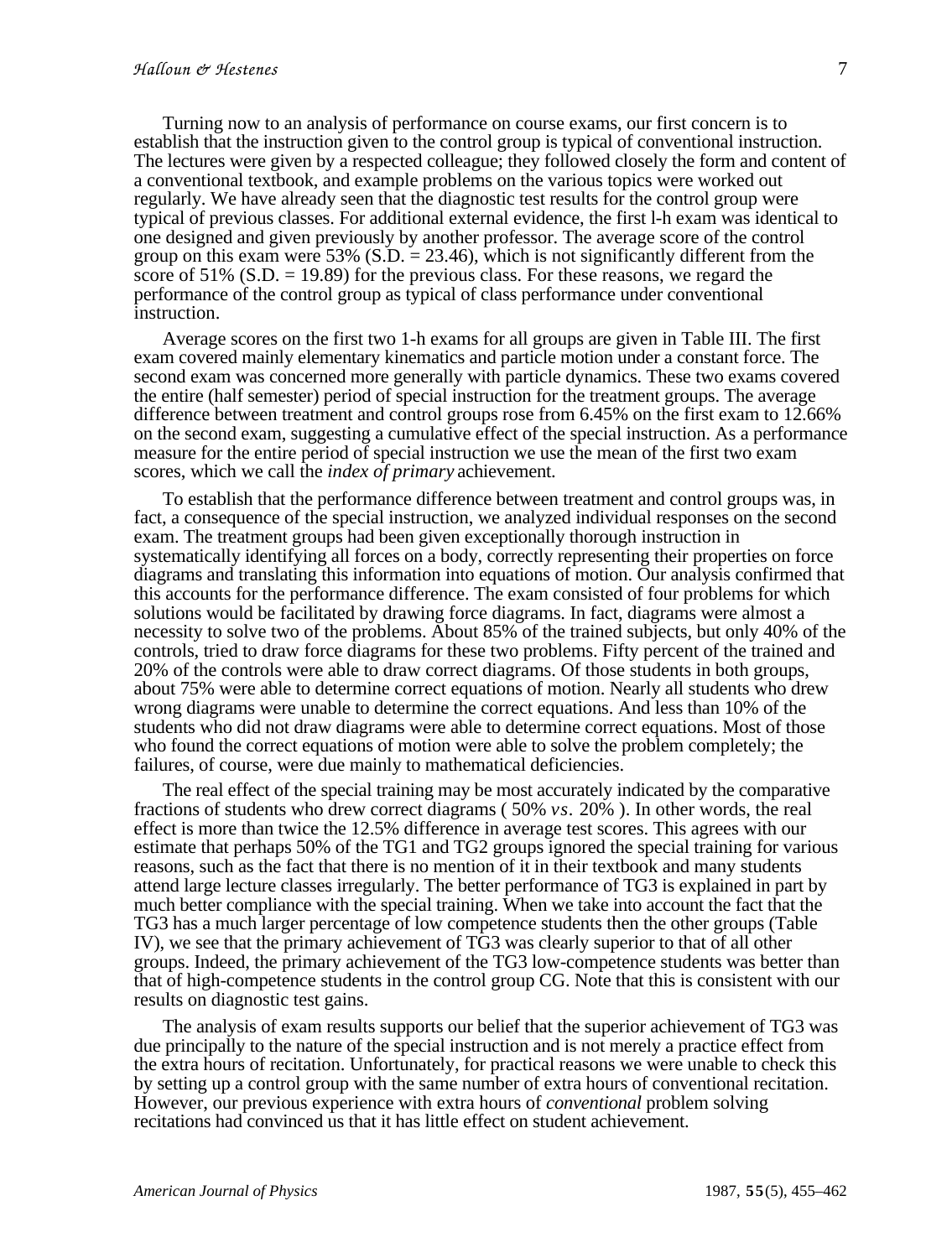#### *Table IV*

|                 |        | Average competence       |                        | Low competence |              |       |  |  |
|-----------------|--------|--------------------------|------------------------|----------------|--------------|-------|--|--|
| Group           | S's(%) | <b>Mean</b> <sup>a</sup> | S.D.                   | S's (%)        | <b>Mean</b>  | S.D.  |  |  |
| CG              | 33%    | 33.20                    | 13.19                  | 28%            | 31.30        | 16.90 |  |  |
| TG1             | 37%    | 52.89                    | 17.52                  | 41%            | 41.04        | 15.39 |  |  |
| TG <sub>2</sub> | 35%    | 59.65                    | 20.65                  | 37%            | 43.33        | 20.79 |  |  |
| TG <sub>3</sub> | 20%    | 59.00                    | 4.36                   | 55%            | 57.50        | 10.05 |  |  |
|                 |        |                          | $F = 12.53$ p = 0.0001 | $F = 7.00$     | $p = 0.0003$ |       |  |  |
| All TG's        | 35%    | 54.49                    | 17.99                  | 41%            | 43.19        | 15.46 |  |  |
|                 |        |                          | $F = 35.09$ p = 0.0001 | $F = 8.21$     | $p=0.004$    |       |  |  |

**Analysis of variance on average and low competence students' primary achievement**a **in the various groups.**

a The *index of primary achievement* is the mean of the first two exam scores.

#### *Table V*

| All subjects    |             |                          |            | Average competence |              | Low competence |             |            |  |
|-----------------|-------------|--------------------------|------------|--------------------|--------------|----------------|-------------|------------|--|
| Group           | <b>Mean</b> | S.D.                     | S's (%)    | <b>Mean</b>        | S.D.         | S's (%)        | <b>Mean</b> | S.D.       |  |
| CG              | 35.49       | 23.34                    | 30%        | 25.88              | 16.98        | 28%            | 26.09       | 18.68      |  |
| TG1             | 44.10       | 20.64                    | 38%        | 45.02              | 19.67        | 39%            | 35.96       | 18.33      |  |
| TG <sub>2</sub> | 49.20       | 17.97                    | 38%        | 48.50              | 14.06        | 39%            | 39.60       | 12.04      |  |
| TG <sub>3</sub> | 48.17       | 13.46                    | 17%        | 47.50              | 4.94         | 61%            | 44.30       | 1.34       |  |
|                 | $F = 5.56$  | $p=0.001$                | $F = 7.21$ | $p = 0.0003$       |              | $F = 2.51$     | $p = 0.05$  |            |  |
| All $TG's$      | 45.43       | 19.70                    | 36%        | 45.51              | 18.38        | 41%            | 87.94       | 16.99      |  |
|                 |             | $F = 14.24$ $p = 0.0002$ |            | $F = 21.09$        | $p = 0.0001$ |                | $F = 6.13$  | $p = 0.01$ |  |

**Analysis of variance on the various groups' performance in system of particle mechanics (Third exam)**

Our conclusion that improved performance is a consequence of our special training is supported by results of Heller and  $\text{Reif}^5$ , which we learned about after our experiment was completed. In an exceptionally well-controlled experiment, they validated a prescriptive model for generating useful descriptions of scientific problems. Our special training emphasized nearly all the important elements of their model. Consequently, our results confirm the pedagogical value of their model in a real classroom situation. Their excellent formulation and explication of scientific description should be widely used in physics teaching.

Results in Table V of the third exam indicate that earlier special instruction in modeling transferred to better achievement on new material. This exam included problems on rigid body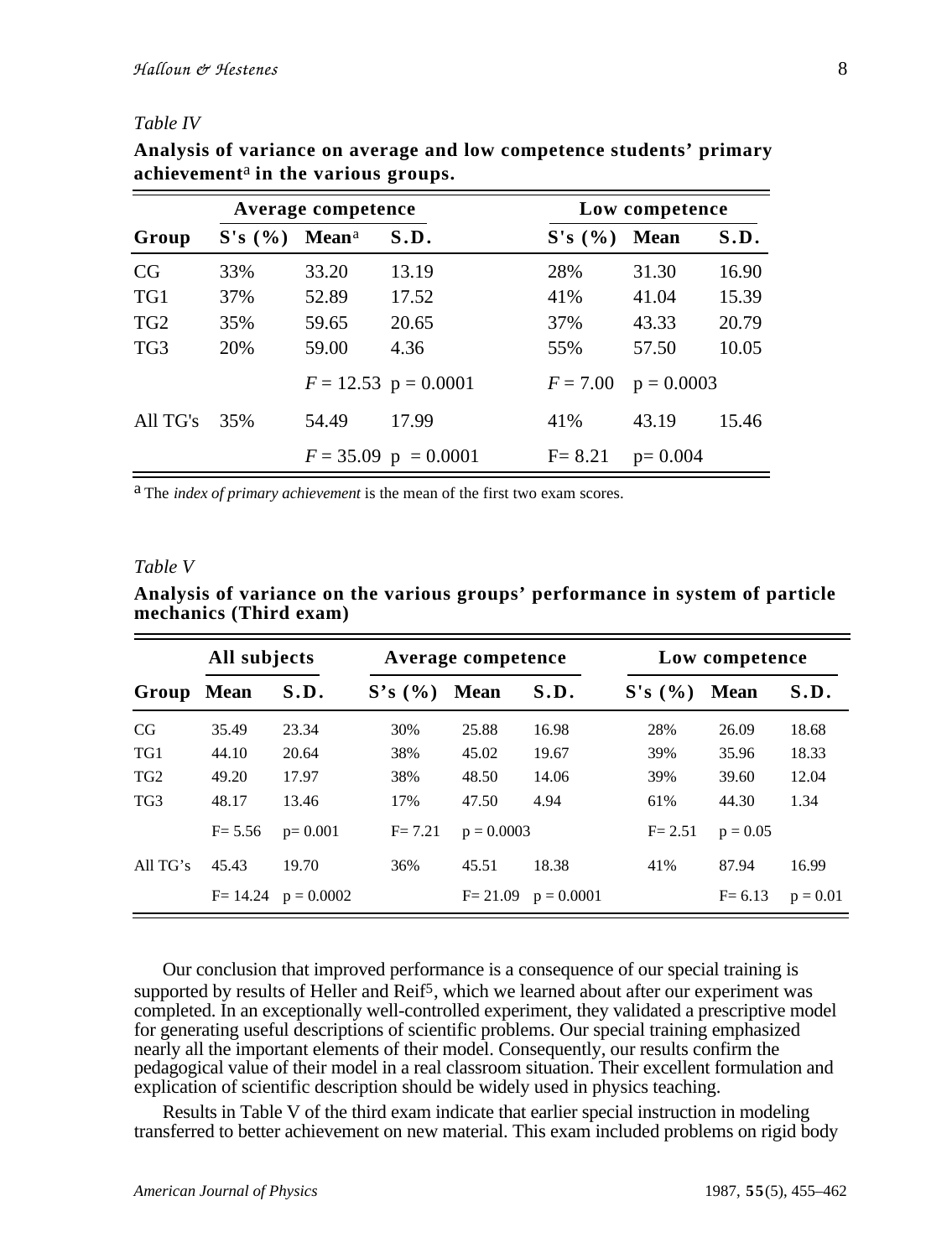dynamics and particle collisions. The control group was given a different exam on the *same* topics, but experienced instructors agreed that every problem on it was easier than the corresponding problem on the exam given to the treatment groups. Nevertheless, the comparatively better performance of the treatment groups was maintained at all levels of competence: (a) about 10% for high-competence students, (b) 20% for average competence, and (c) 12% for low competence. For high- and average-competence students, the differences of the three treatment groups on this exam were insignificant. But the better performance of low-competence students in TG3 continued. This was in spite of the fact that many failing students in TG1 and TG2 withdrew from the course after the second exam, but no lowcompetence students withdrew from TG3.

Table VI shows that the comparatively better performance of the treatment groups persisted through the final exam, which covered new material on thermodynamics and emphasized material in the last half of the semester. The semester index reported in the table is based on weekly quiz grades as well as all course exams. Different quizzes were given to treatment and control groups but the scores were normalized to the same average value in computing the index.

An overall comparison of achievement for the various groups and subgroups is given in Table VII. Grade cutoffs were nearly the same for treatment and control groups. Overall, the fraction of students achieving a grade of C or better in the treatment groups were 15% larger than in the control group.

|                 | All subjects  |              | Average competence |               |              |     | Low competence |             |  |  |
|-----------------|---------------|--------------|--------------------|---------------|--------------|-----|----------------|-------------|--|--|
|                 | Group Average | S.D.         |                    | S's % Average | S.D.         |     | S's % Average  | S.D.        |  |  |
| CG              | 44.39a        | 16.81        | 30%                | 36.12         | 10.62        | 27% | 36.19          | 13.50       |  |  |
|                 | 45.45         | 17.13        | 30%                | 36.20         | 10.63        | 27% | 38.48          | 14.11       |  |  |
| TG1             | 51.57         | 14.60        | 37%                | 53.12         | 12.83        | 39% | 46.64          | 14.33       |  |  |
|                 | 53.04         | 13.96        | 37%                | 54.36         | 11.68        | 39% | 46.62          | 12.43       |  |  |
| TG <sub>2</sub> | 55.59         | 15.96        | 38%                | 54.71         | 12.50        | 39% | 48.76          | 16.87       |  |  |
|                 | 56.95         | 16.36        | 38%                | 57.74         | 13.29        | 39% | 48.81          | 16.14       |  |  |
| TG3             | 55.22         | 9.88         | 17%                | 52.33         | 2.83         | 61% | 52.30          | 9.17        |  |  |
|                 | 56.93         | 8.14         | 17%                | 53.10         | 5.66         | 61% | 55.31          | 9.39        |  |  |
|                 | $F = 7.11$    | $p = 0.0002$ |                    | $F = 11.95$   | $p = 0.0001$ |     | $F = 4.28$     | $p = 0.007$ |  |  |
|                 | $F = 7.92$    | $p = 0.0001$ |                    | $F = 13.91$   | $p = 0.0001$ |     | $F = 4.41$     | $p = 0.006$ |  |  |
| All             | 52.68         | 14.61        | 36%                | 53.30         | 12.52        | 41% | 47.03          | 14.32       |  |  |
| TG's            | 54.15         | 14.16        | 36%                | 55.03         | 11.84        | 41% | 47.00          | 12.66       |  |  |
|                 | $F = 18.35$   | $p = 0.0001$ |                    | $F = 35.83$   | $p=0.0001$   |     | $F = 9.49$     | $p = 0.003$ |  |  |
|                 | $F = 20.72$   | $p = 0.0001$ |                    | $F = 41.21$   | $p=0.0001$   |     | $F = 7.32$     | $p = 0.009$ |  |  |

# *Table Vl*

**Analysis of variance on the various groups' semester achievement**

Results for each group are shown for the final exam in the upper line, and for the semester index in the lower line. The semester index is an average over all quizzes and exams, including the final.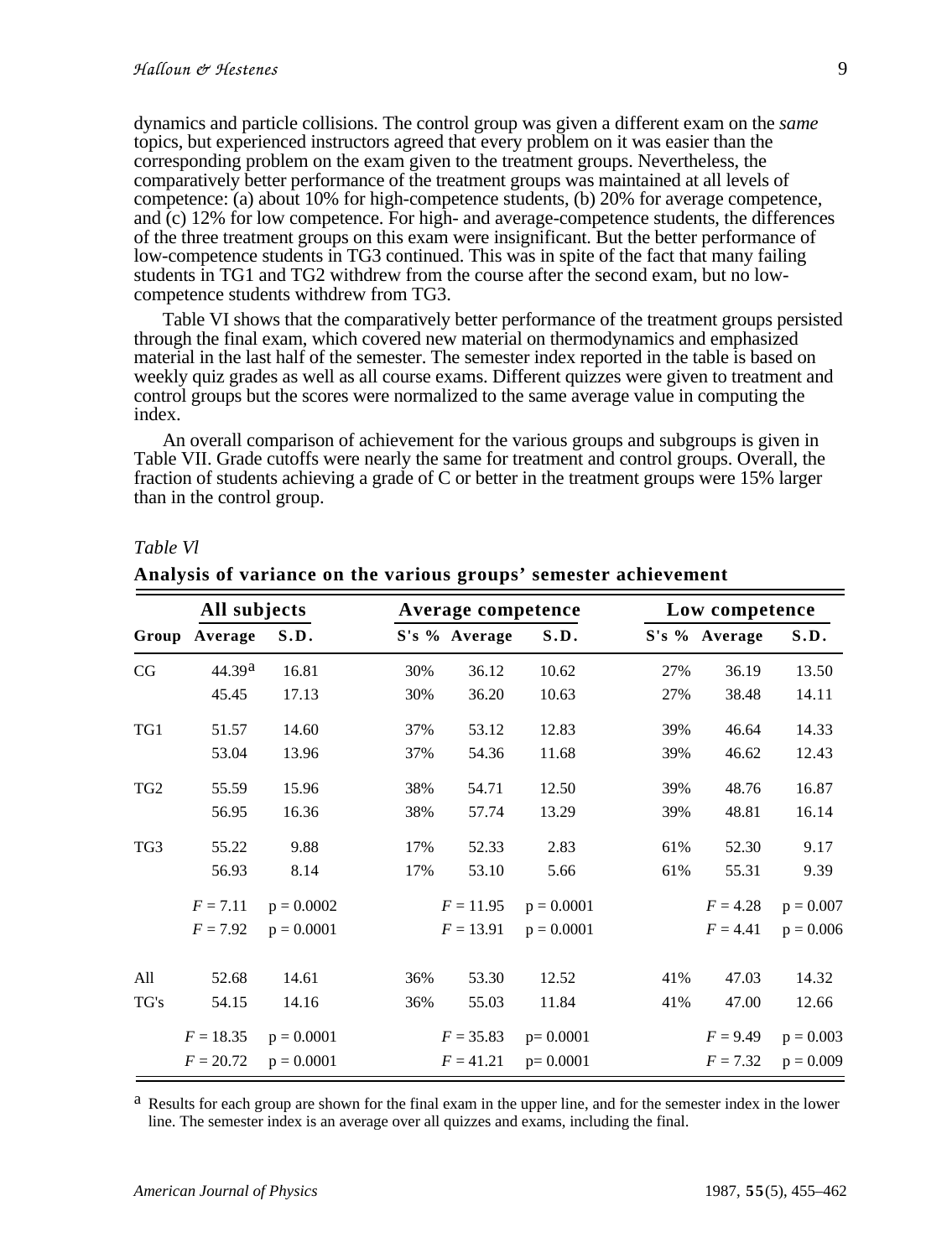|            | Group           |                  | Percentage of students with a specific grade |             |                |                  |          |  |  |  |
|------------|-----------------|------------------|----------------------------------------------|-------------|----------------|------------------|----------|--|--|--|
|            |                 | $\mathbf{A}$     | B                                            | $\mathbf C$ | D              | $\bf{E}$         | W        |  |  |  |
|            | CG              | 8                | 9                                            | 23          | 17             | 15               | 28       |  |  |  |
| All        | TG1             | 8                | 15                                           | 30          | 9              | 5                | 33       |  |  |  |
|            | TG <sub>2</sub> | 15               | 13                                           | 24          | 11             | 3                | 34       |  |  |  |
| subjects   | TG3             | 5                | 40                                           | 40          | 5              | $\boldsymbol{0}$ | 10       |  |  |  |
|            | All TG's        | 9                | 17                                           | 29          | 9              | $\overline{4}$   | 32       |  |  |  |
|            | CG              | $\boldsymbol{0}$ | 3                                            | 24          | 21             | 24               | 27       |  |  |  |
| Average    | TG1             | 9                | 17                                           | 38          | 7              | 3                | 26       |  |  |  |
|            | TG <sub>2</sub> | 21               | 11                                           | 32          | 10             | $\Omega$         | 26       |  |  |  |
| competence | TG3             | $\overline{0}$   | $\overline{0}$                               | 75          | $\overline{0}$ | $\boldsymbol{0}$ | 25       |  |  |  |
|            | All TG's        | 11               | 15                                           | 37          | 8              | $\overline{2}$   | 26       |  |  |  |
|            | CG              | $\boldsymbol{0}$ | 6                                            | 17          | 18             | 17               | 42       |  |  |  |
| Low        | TG1             | $\Omega$         | 9                                            | 28          | 11             | 8                | 44       |  |  |  |
|            | TG <sub>2</sub> | 0                | 9                                            | 25          | 15             | 9                | 42       |  |  |  |
| competence | TG3             | $\boldsymbol{0}$ | 45                                           | 45          | 9              | $\boldsymbol{0}$ | $\theta$ |  |  |  |
|            | All TG's        | $\boldsymbol{0}$ | 11                                           | 29          | 11             | $\overline{7}$   | 42       |  |  |  |

*Table Vll* **Final grade distribution in the various groups**

Surely the most notable result in the entire experiment was the achievement of the TG3 low-competence students shown in Table VII. None of these 11 students withdrew, and only one failed to achieve a C or B grade. By contrast, the dismal performance of the CG lowcompetence students shown in the table is typical of conventional instruction; for we established in Ref. 3, using statistics from several previous classes, that about 80% of lowcompetence students failed to complete the course with a grade of C or better. Thus, the TG3 instruction overcame tremendously unfavorable odds. We have additional evidence that this kind of success can be replicated. Evidently, many students with low-initial competence can indeed be salvaged!

#### **V. DISCUSSION AND RECOMMENDATIONS FOR RESEARCH**

To be frank, we were surprised by the results of our pedagogical experiment. To begin with, we were surprised to find such clear evidence for improved student performance as a result of mere lectures on modeling theory and techniques. This has given us new respect for the lecture method. The best previous evidence known to us indicated that in large physics classes, wide variations in the apparent quality of lectures, from doggedly competent to charismatic, produce negligible variations in student performance on exams. But our results now indicate that the performance of *some* students can be improved by variations in the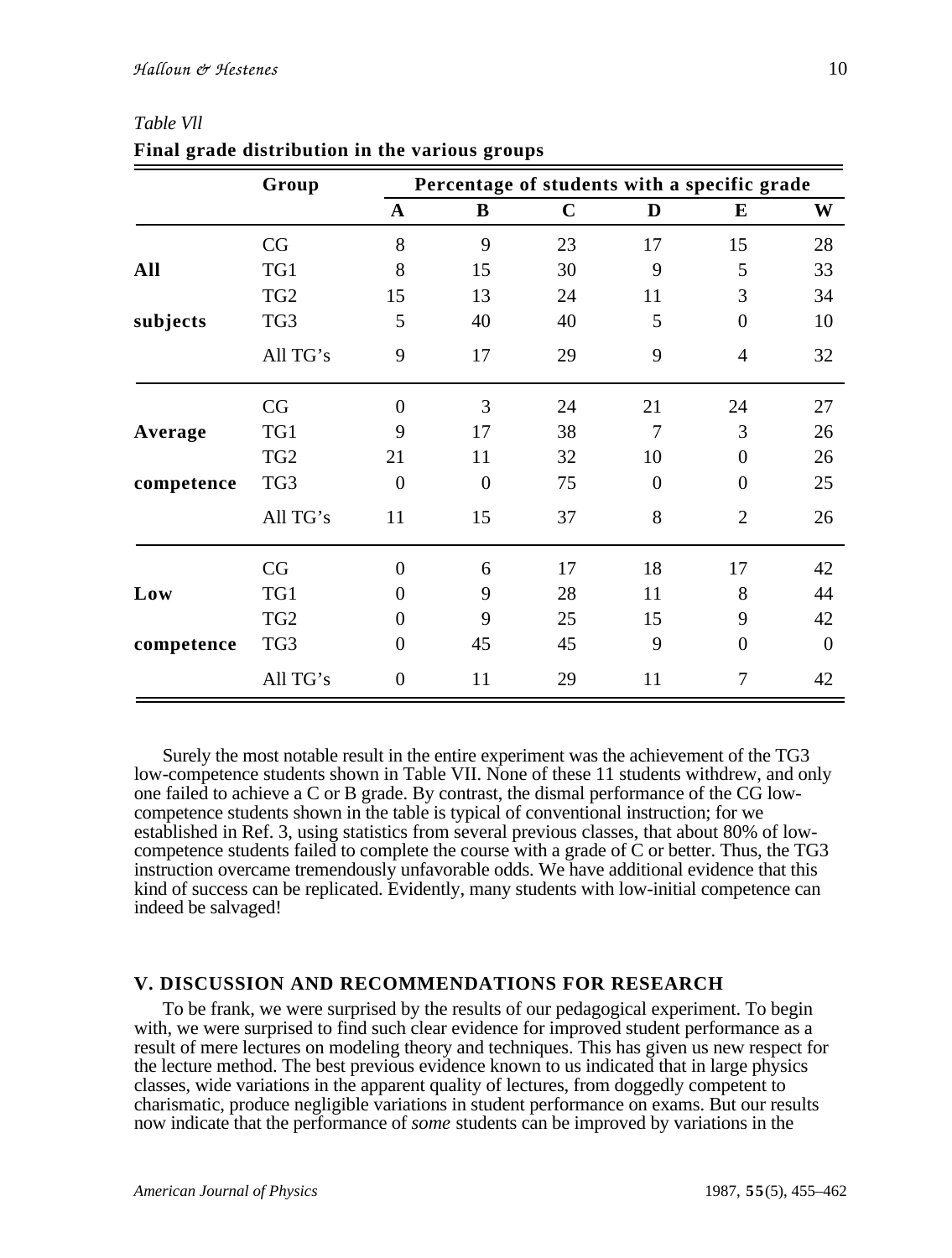*content* of the lectures bearing on the technical foundations for performance. This gives us some hope that further refinement in lectures on the technical aspects of modeling may have more beneficial effects.

Nevertheless, we remain cognizant of severe inherent limitations in the lecture method. The lecture method is a *didactical* (or *preceptive)* method, best suited to setting forth a particular line of thought to an audience which shares the preconceptions of the lecturer. Therefore, it is more appropriate for advanced courses in physics than for introductory courses where the majority of students are not yet accustomed to the modes of scientific thinking. For teaching introductory courses, a *dialectical,* (or *evaluative )* method is needed to provoke students to analyze and evaluate their own preconceptions, to examine the grounds for common sense and scientific beliefs. This point has been eloquently made by Arnold Arons<sup>6</sup> on many occasions. And the results of our experiment give it some empirical support. Of course, some combination of didactical and dialectical methods is needed at every level of instruction.

We were most surprised by the large diagnostic test gains of low-competence students who received dialectical instruction in modeling, and by high correlations of these gains with exam performance. Surprised, because the results conform to our instructional theory so perfectly! Yet all previous research indicated that such large gains should be extremely difficult to achieve, because common sense preconceptions are so stable. More recently, Minstrell7 has reported impressive success in teaching the Newtonian force concept with an intensive dialectical method. This supports our theoretical prediction that defective common sense knowledge can be corrected by a suitable dialectical teaching method. It gives us good reason to believe that major improvements in instruction can be achieved in this direction.

A variation of our pedagogical experiment carried out a year later gave some additional information. One of the teaching assistants in the control group of our original experiment became familiar with our instructional theory and method. He decided to follow a *modelcentered strategy* for problem solving in teaching recitations, but he was encouraged to do things his own way without rigidly following the format used in our experiment. The result was a dramatic improvement in his teaching. This was obvious in an unprecedented wave of enthusiasm among the students, who raved about the helpfulness of his recitation sessions. He became the most popular teaching assistant ever in our department. He, himself, attributed his success mainly to the modeling approach, which helped him identify key factors in problem solving and develop a new order and coherence in his teaching. An objective measure of his success was obtained by comparing the performance of his students with those of a control group in the same way as in our experiment. The overall relative gains with respect the control were about the same as in our experiment, with the average competence students doing better but the low competence students not as well. However, on the diagnostic test his students did no better than the control group. We believe this means that his success in teaching procedural knowledge may have been greater than in our experiment, but he failed to deal adequately with the factual misconceptions which interfere most with the learning of low competence students. He agrees that he made no special effort to expose such misconceptions in this teaching. By the way, Figs. 1, 2, and 3 of Ref. 1 were used as handouts in this experiment. Figure 2 proved to be very helpful both in class and in student self-study. But Figs. 1 and 3 were not emphasized in recitations, so most students ignored them. Thus, it remains to be seen whether they can play a valuable practical role as handouts in support of modeling instruction.

It should be evident that effective implementation of the method of paradigm problems requires considerable skill and preparation on the part of the instructor. Mastery of the subject matter is insufficient though it is necessary. As we have described it, the method is best suited for classes of moderate size, say between 10 and 40 students. In larger classes, reciprocal interaction between students and instructor is more difficult to achieve, so it might be better to use a variant of the method in which the instructor proposes conflicting alternatives to be evaluated by discussion (instead of soliciting alternative from the students). Variants of the